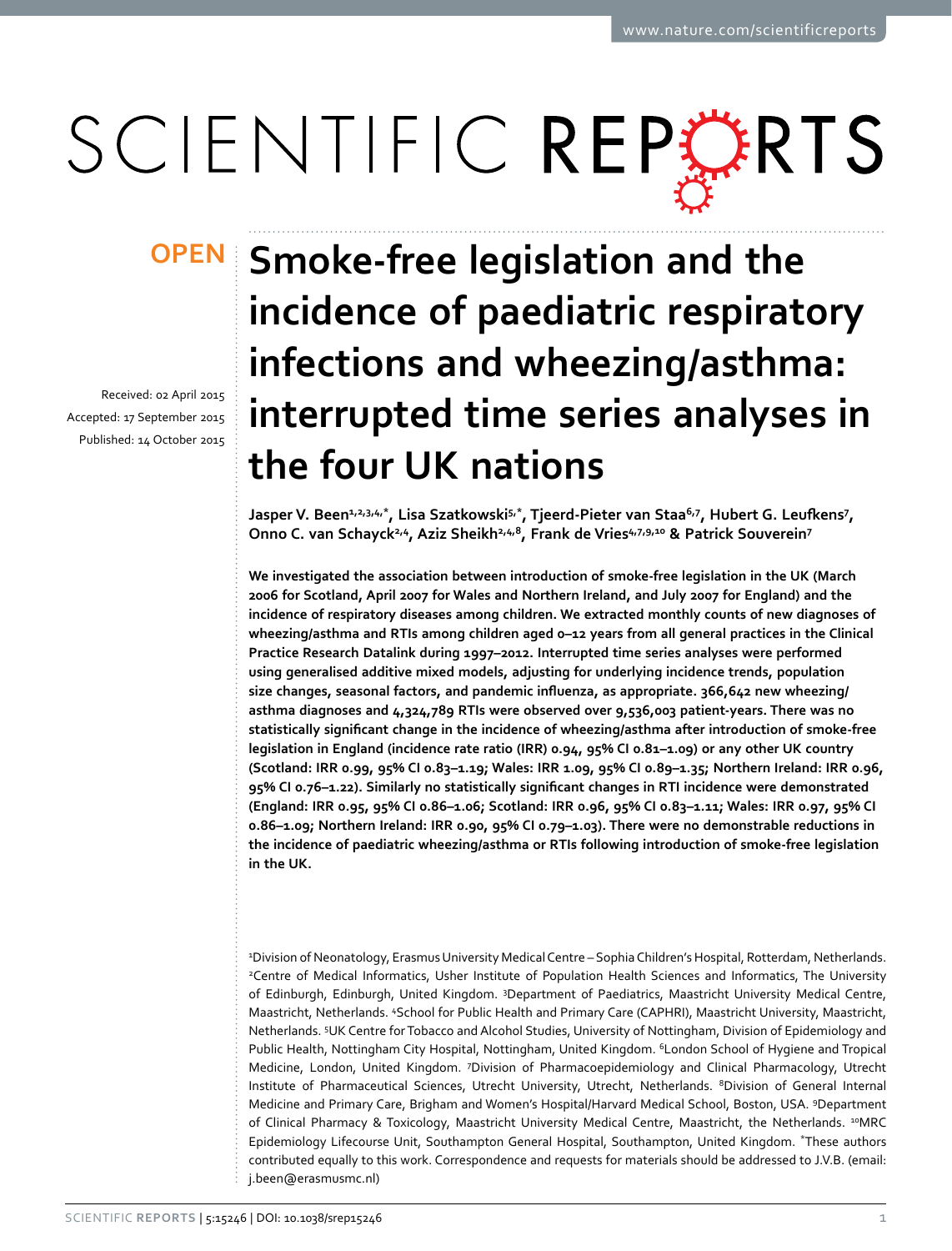Exposure to second-hand smoke (SHS) is estimated to be responsible for over 600,000 deaths and almost 11 million disability-adjusted life years (DALYs) worldwide each year<sup>1</sup>. Children account for over a quarter of these deaths and over half of the associated DALYs, which are almost entirely attributable to respiratory diseases<sup>1</sup>. There is clear evidence demonstrating that SHS exposure in the population can effectively be reduced by the implementation of legislation prohibiting smoking in enclosed public places and the workplace<sup>2</sup>. Associations between the introduction of smoke-free legislation and reductions in respiratory, cardiovascular, and cerebrovascular hospitalisations among adults are well recognised, and these are most pronounced in countries with the most comprehensive laws<sup>[3](#page-8-2)</sup>. However, comprehensive smoke-free laws currently cover only about a sixth of the world's population<sup>4</sup>.

Associations between smoke-free legislation and improved early-life outcomes are now increasingly becoming established. In a recent meta-analysis, 10% reductions in the incidence of preterm birth and of paediatric asthma exacerbations requiring hospital attendance were demonstrated following introduction of smoke-free laws<sup>5</sup>. Following the introduction of smoke-free legislation in England, a reduction in hospital admissions for acute RTIs among children was furthermore identified<sup>[6](#page-8-5)</sup>. These observations are in line with the large body of epidemiological and mechanistic literature demonstrating that SHS exposure is associated with a range of paediatric respiratory diseases, including RTIs and asthma<sup>7-9</sup>. Reduced forced expiratory volume in one second (FEV1), increased airway hyper-reactivity and allergic sensitisation, and impairment of mucociliary clearance and the host response to infections have all been implicated as likely mediators of these associations $10-12$ .

As the majority of the disease burden of paediatric respiratory diseases−including asthma and RTIs−lies in primary care, the lack of studies assessing the impact of smoke-free legislation on GP consultations is an important knowledge gap in the appreciation of the association between smoke-free legislation and child health<sup>[5](#page-8-4)</sup>.

We aimed to study the association between the introduction of smoke-free legislation in each of the four countries in the UK and incidence changes in asthma and RTIs in general practices among children aged 12 and younger.

### **Methods**

This study was performed according to a pre-specified protocol that was approved by the Independent Scientific Advisory Committee of the Clinical Practice Research Datalink (CPRD; reference: 13\_156 (see Supplementary Methods online)). We investigated the impact of smoke-free legislation on the incidence of RTIs and new diagnoses of wheezing/asthma among children aged ≤12 years who contributed data to CPRD during 1997-2012. Separate analyses were undertaken for each UK country. This was important because smoke-free legislation was introduced at different time points.

**Ethical approval.** The CPRD has been granted Multiple Research Ethics Committee approval (05/ MRE04/87) to undertake purely observational studies. The work of CPRD is also covered by National Information Governance Board Ethics and Confidentiality Committee approval ECC 5-05 (a) 2012. This study was furthermore reviewed by the National Health Services South East Scotland Research Ethics Service and The University of Edinburgh's Centre for Population Health Sciences Ethics Review Group, who provided exemptions from formal ethical assessment based on the use of anonymised, unidentifiable data.

**Introduction of the smoke-free laws.** The intervention under study was the law prohibiting smoking in enclosed public places and the workplace that was implemented at different time points in each country: 26 March 2006 in Scotland<sup>13</sup>, 2 April 2007 in Wales<sup>14</sup>, 30 April 2007 in Northern Ireland<sup>15</sup>, and 1 July 2007 in Englan[d16](#page-8-11). From these dates onwards, smoking was prohibited in virtually all enclosed public places and workplaces; compliance with the smoke-free law has been high in each country at 97 to 98%<sup>13,[14,](#page-8-9)[17](#page-8-12)[,18](#page-8-13)</sup>.

**Outcomes.** We stipulated two primary outcomes *a priori*: the monthly incidence of new diagnoses of wheezing/asthma and the monthly incidence of RTI episodes. Wheezing/asthma was considered newly diagnosed when a relevant diagnostic Read code (see original study protocol in Supplementary Methods online) was recorded in a child's medical records and/or when a prescription for asthma-related medication was issued (see original study protocol in Supplementary Methods online) in a child who had no wheezing/asthma diagnosis or related prescriptions previously recorded. Given the difficulty in distinguishing between wheezing disorders and asthma, especially in young children<sup>19</sup>, we considered an inclusive set of diagnostic codes. Medications included oral leukotriene receptor antagonists, and inhaled beta-2-agonists, cromoglycates, ipratropium bromide, and glucocorticoids. The first recording of wheezing/asthma or a related prescription was considered the index date. Children moving into a GP practice were considered prevalent cases if wheezing/asthma was recorded before or on the first day of registration with that practice.

RTIs, including both acute lower RTIs (LRTIs; including: bronchitis, bronchiolitis, pneumonia (including influenza pneumonia)) and acute upper RTIs (URTIs; including: otitis media, mastoiditis, rhinitis, sinusitis, pharyngitis, laryngitis, tonsillitis, epiglottitis, tracheitis, influenza (excluding pneumonia)), were identified using Read codes (see original study protocol in Supplementary Methods online for full list of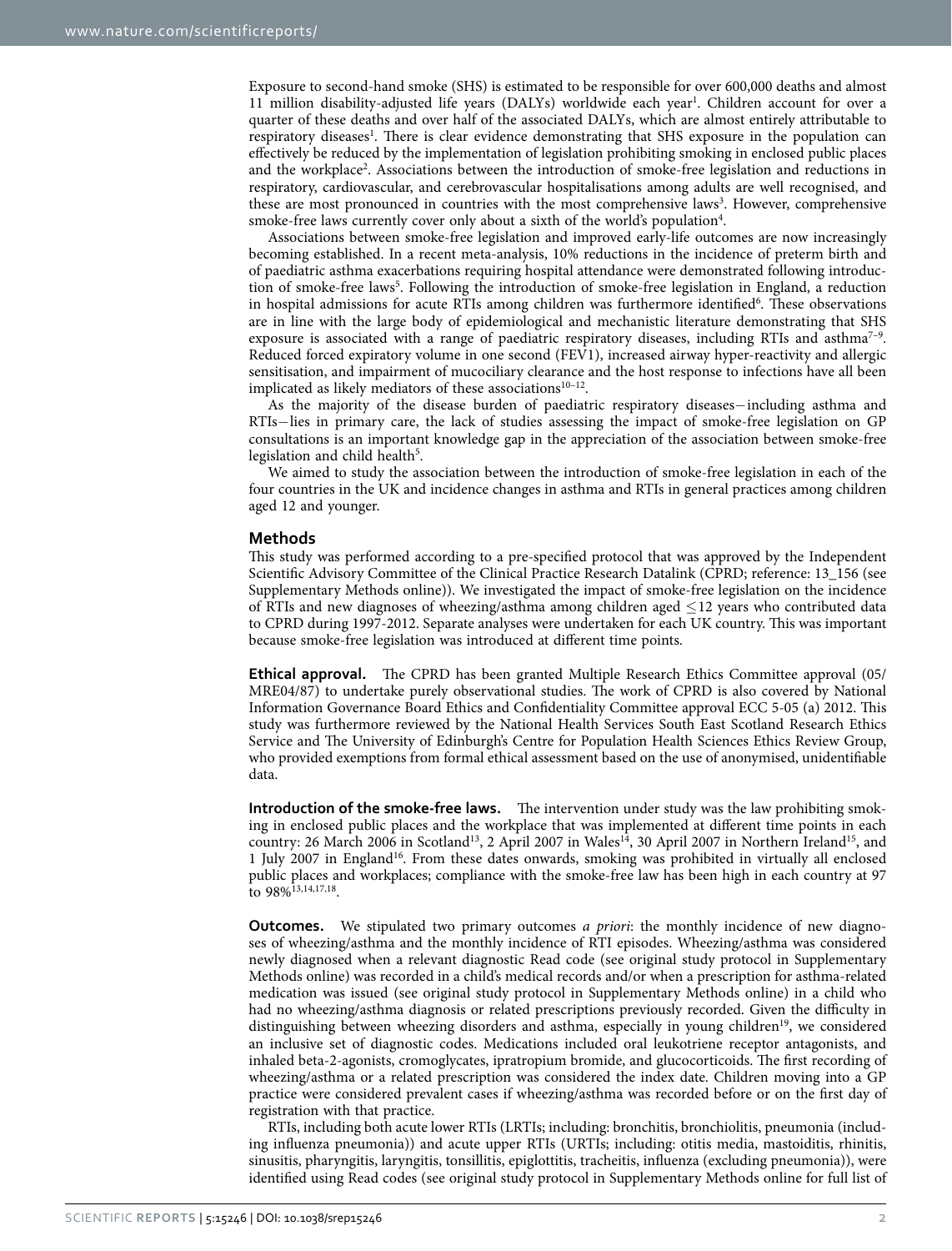diagnostic codes). Multiple consultations within a 14-day period were considered a single RTI episode, with the exception of LRTIs, which were allowed a preceding consultation for an URTI. As the majority of common childhood RTIs resolve within two weeks<sup>20</sup>, RTIs occurring beyond the 14-day period were considered new events.

The primary analysis was carried out for England, which had the largest population available for analysis. As secondary outcomes in England we considered the incidence of LRTIs and URTIs separately. Analyses for Scotland, Wales, and Northern Ireland were restricted to the two primary outcomes only.

**Data sources and handling.** Data were obtained from CPRD (previously called the General Practice Research Database (GPRD)), which currently covers a representative 8.5% of the UK population<sup>21,[22](#page-8-17)</sup>. We counted all incident wheezing/asthma diagnoses and RTI episodes between 1 January 1997 and 31 December 2012 occurring in children aged ≤12 years registered in practices who contributed 'up-to-standard' data at the time of the event (i.e. data meeting specific quality criteria as defined by CPRD[\)23](#page-8-18). Incident wheezing/asthma and RTI counts were separately aggregated per month for each country. Separate counts for LRTIs and URTIs were also recorded.

The at-risk-population in a given month consisted of all children registered with a GP practice that contributed to up-to-standard data for at least part of that month. For analysis of wheezing/asthma diagnoses, prevalent cases were excluded from the denominator. We restricted our analyses to children aged  $\leq$ 12 years in order to minimise potential confounding by active smoking.

**Statistical analyses.** Monthly counts for each outcome were analysed in the statistical package R version 2.14.0, using the function 'gamm' from the library 'mgcv'[24.](#page-8-19) We used Poisson generalised additive mixed models (GAMMs) to calculate an incidence rate ratio (IRR) for each outcome, indicating the change in its incidence in the period after the introduction of smoke-free legislation compared to the period beforehand. We used GAMM models because their flexibility allows the effects of both linear and non-linear terms to be estimated, and autocorrelation between data points to be accounted for<sup>24</sup>.

Each model included variables specified *a priori* to account for differences in the number of days in each month, the number of days GP practices were open (i.e. excluding weekends and public holidays), and an offset term indicating the size of the at-risk-population. Smoke-free legislation was modelled using a dummy variable coded '0' before its introduction in each country, and '1' afterwards, thus allowing for an instantaneous ('step') change in the incidence of the outcome. Statistical significance was accepted at a two-tailed alpha of 0.05.

A backward selection procedure using a cut-off p-value of 0.05 was employed to allow for additional inclusion of the following variables: a thin plate spline or linear term to model any underlying time trends (using the effective degrees of freedom of the spline to assess whether a non-linear or linear term was most appropriate); a cyclic cubic spline to model seasonal variations; monthly mean temperature (average of the mean monthly maximum and minimum temperatures across all Meteorological Office weather stations in each country)<sup>25</sup>. Following initial analysis, in a minor deviation from the protocol, three additional covariates were considered to enable modelling of residual seasonality within the data: RTI consultation rate (in the model of wheezing/asthma incidence) and two dummy variables to represent school holidays. Relative troughs in the incidence of respiratory outcomes during school holiday periods are well recognised in both preschool and school-aged children<sup>26</sup>. We therefore defined a dummy variable coded '1' in August of each year and '0' in all other months to model the impact of the long summer holiday, and a second dummy to account for the Easter (April) and Christmas (December) holidays. These holidays are typically of two weeks' duration, and could not be more accurately specified within our monthly data; we did not attempt to model the impact of the one-week 'half-term' holidays. Given the established association between RTIs and childhood wheezing disorders $27$ , RTI incidence was included in the analyses of new wheezing/asthma diagnoses. This variable was log-transformed to normalise its distribution.

In addition, initial examination of the RTI count data suggested higher than usual counts in July 2009 which we hypothesised to be attributable to pandemic influenza; the highest GP consultation rates for influenza-like illness in UK sentinel practices occurred in week 29 (ending 19 July)<sup>28</sup>. Our preliminary models failed to adequately capture these values. We therefore defined a dummy variable for inclusion in our RTI models to model this peak pandemic period, coded '1' in July 2009 and '0' in all other months.

We observed overdispersion in the Poisson models, which we corrected using a quasi-Poisson model. Model residuals were examined to assess normality and identify any residual autocorrelation. Autoregressive or moving average terms were included in the model as appropriate, using the residual autocorrelation function and partial autocorrelation function to determine the order of these terms. The final selection of covariates for each model is displayed in Supplementary Table S1 online.

**Subgroup analyses.** We performed pre-defined subgroup analyses by age group (0–4 years; 5–12 years) to assess potential differential effects of smoke-free legislation in preschool and school-age subgroups.

**Sensitivity analyses.** Introduction of the Quality and Outcomes Framework (QOF) in April 2004 provided GPs with a financial incentive to record asthma diagnoses, which might be hypothesised to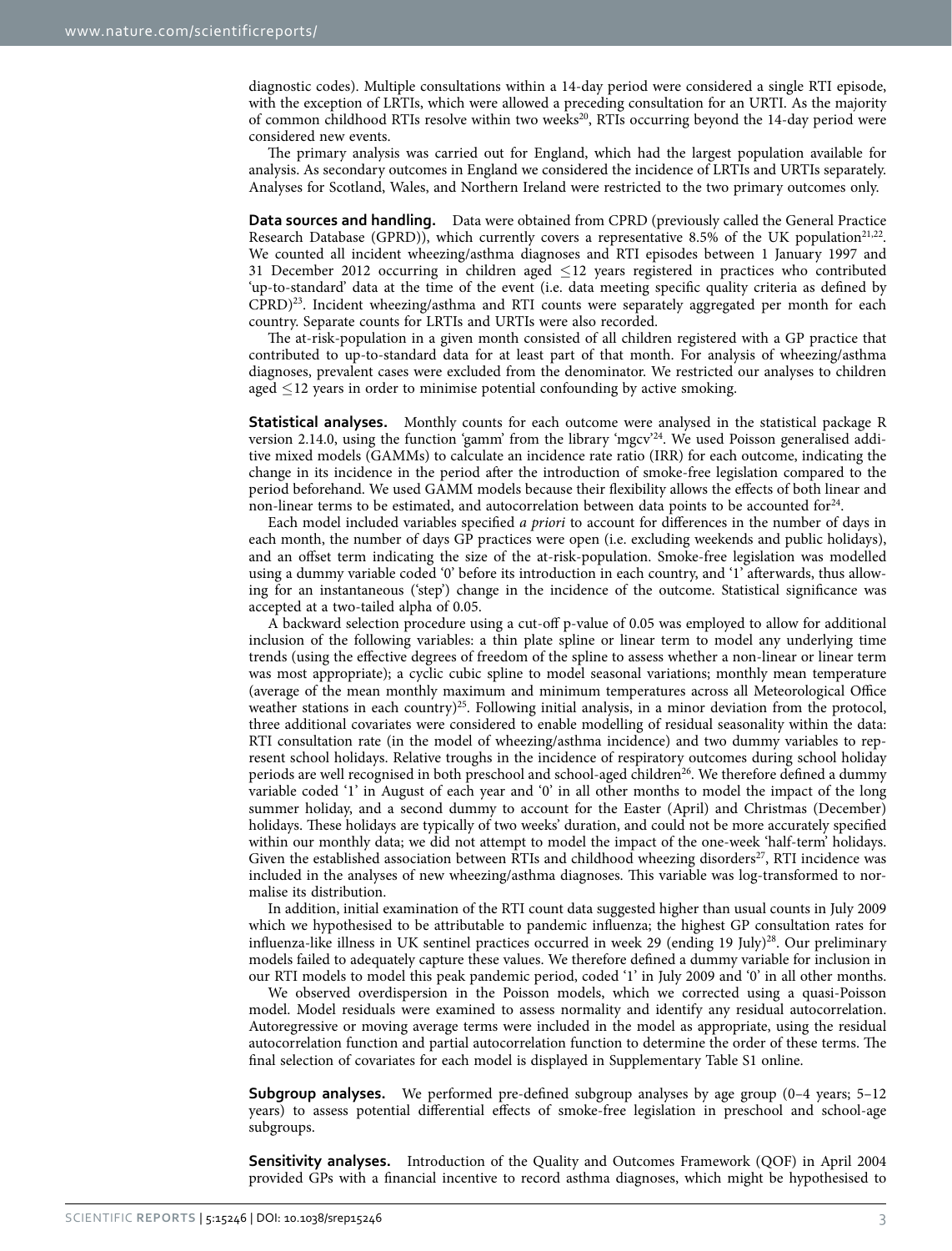<span id="page-3-0"></span>

|                       | Asthma               |                               |                                                   | <b>Respiratory tract infections</b> |                           |                           |                                   |                                                              |                                                               |                                                               |
|-----------------------|----------------------|-------------------------------|---------------------------------------------------|-------------------------------------|---------------------------|---------------------------|-----------------------------------|--------------------------------------------------------------|---------------------------------------------------------------|---------------------------------------------------------------|
| Country, age<br>group | <b>Events</b><br>(n) | Patient-years<br>observed (n) | Mean<br>incidence per<br>1,000 patient-<br>months | <b>All RTI</b><br>events $(n)$      | <b>URTI</b><br>events (n) | <b>LRTI</b><br>events (n) | Patient-<br>vears<br>observed (n) | <b>Mean RTI</b><br>incidence per<br>1,000 patient-<br>months | <b>Mean URTI</b><br>incidence per<br>1,000 patient-<br>months | <b>Mean LRTI</b><br>incidence per<br>1,000 patient-<br>months |
| England               |                      |                               |                                                   |                                     |                           |                           |                                   |                                                              |                                                               |                                                               |
| $0-4$ years           | 197,942              | 2,220,194                     | 7.4                                               | 2,030,265                           | 1,949,508                 | 92,166                    | 2,679,568                         | 63.1                                                         | 60.6                                                          | 2.9                                                           |
| $5-12$ years          | 96,092               | 3,500,493                     | 2.3                                               | 1,525,504                           | 1,503,407                 | 23,467                    | 4,940,896                         | 25.7                                                         | 25.4                                                          | 0.4                                                           |
| Total                 | 294,034              | 5,720,687                     | 4.3                                               | 3,555,769                           | 3,452,915                 | 115,633                   | 7,620,464                         | 38.9                                                         | 37.8                                                          | 1.3                                                           |
| Scotland              |                      |                               |                                                   |                                     |                           |                           |                                   |                                                              |                                                               |                                                               |
| $0-4$ years           | 18,905               | 252,940                       | 6.2                                               | 150,990                             | 144,936                   | 6,870                     | 295,511                           | 42.6                                                         | 40.9                                                          | 1.9                                                           |
| $5-12$ years          | 10,372               | 408,272                       | 2.1                                               | 118,462                             | 116,979                   | 1,598                     | 557,239                           | 17.7                                                         | 17.5                                                          | 0.2                                                           |
| Total                 | 29,277               | 661,212                       | 3.7                                               | 269,452                             | 261,915                   | 8,468                     | 852,750                           | 26.3                                                         | 25.6                                                          | 0.8                                                           |
| Wales                 |                      |                               |                                                   |                                     |                           |                           |                                   |                                                              |                                                               |                                                               |
| $0-4$ years           | 19,067               | 206,206                       | 7.7                                               | 200,546                             | 191,956                   | 9,697                     | 250,071                           | 66.8                                                         | 64.0                                                          | 3.2                                                           |
| $5-12$ years          | 9,344                | 334,719                       | 2.3                                               | 165,071                             | 162,645                   | 2,559                     | 473,702                           | 29.0                                                         | 28.6                                                          | 0.5                                                           |
| Total                 | 28,411               | 540,925                       | 4.4                                               | 365,617                             | 354,601                   | 12,256                    | 723,773                           | 42.1                                                         | 40.8                                                          | 1.4                                                           |
|                       | Northern Ireland     |                               |                                                   |                                     |                           |                           |                                   |                                                              |                                                               |                                                               |
| $0-4$ years           | 10,681               | 87,983                        | 10.1                                              | 75,931                              | 72,843                    | 3,526                     | 115,320                           | 54.9                                                         | 52.6                                                          | 2.5                                                           |
| $5-12$ years          | 4,239                | 140,867                       | 2.5                                               | 58,020                              | 57,196                    | 869                       | 223,695                           | 21.6                                                         | 21.3                                                          | 0.3                                                           |
| Total                 | 14,920               | 228,850                       | 5.4                                               | 133,951                             | 130,039                   | 4,395                     | 339,015                           | 33.0                                                         | 32.0                                                          | 1.1                                                           |
| All countries         |                      |                               |                                                   |                                     |                           |                           |                                   |                                                              |                                                               |                                                               |
| $0-4$ years           | 246,595              | 2,770,073                     | 7.4                                               | 2,457,732                           | 2,359,243                 | 112,259                   | 3,340,470                         | 61.3                                                         | 58.9                                                          | 2.8                                                           |
| $5-12$ years          | 120,047              | 4,394,408                     | 2.3                                               | 1,867,057                           | 1,840,227                 | 28,493                    | 6,195,533                         | 25.1                                                         | 24.8                                                          | 0.4                                                           |
| Total                 | 366,642              | 7,151,674                     | 4.3                                               | 4,324,789                           | 4,199,470                 | 140,752                   | 9,536,003                         | 37.8                                                         | 36.7                                                          | 1.2                                                           |

**Table 1. Event counts and patient-years observed by diagnosis, country, and age group.**

 $RTI =$  respiratory tract infection;  $URTI =$  upper respiratory tract infection;  $LRTI =$  lower respiratory tract infection.

produce sudden changes in incidence rates. Therefore, we also ran our model for wheezing/asthma diagnoses in England on a restricted time series from April 2004 only, as defined *a priori*.

#### **Results**

A total of 9,536,003 patient-years of data was analysed, during which 366,642 new wheezing/asthma diagnoses and 4,324,789 RTI episodes were observed ([Table 1\)](#page-3-0). 15,433 URTI consultations were followed by a LRTI episode within 14 days. Temporal patterns in the number of practices contributing data are given in Supplementary Fig. S1 online. Monthly rates of new wheezing/asthma diagnoses and RTIs for each country are displayed in Figs 1 and [2](#page-4-1), respectively. Mean monthly wheezing/asthma incidences across the whole study period per 1,000 children at risk ranged from 3.7 for Scotland to 5.4 for Northern Ireland (overall mean 4.3). Comparable figures for RTIs ranged from 26.3 for Scotland to 42.1 for Wales (overall mean 37.8).

The introduction of smoke-free legislation in England was not associated with a statistically significant change in the number of new wheezing/asthma diagnoses in GP practices: IRR 0.94 (95% CI 0.81–1.09,  $p = 0.412$ ). Similarly, no significant impact of smoke-free legislation on new diagnoses of wheezing/asthma was observed in Scotland, Wales, or Northern Ireland [\(Table 2\)](#page-5-0).

There was no statistically significant change in the incidence rate of RTI episodes in the GP practice following introduction of smoke-free legislation in England (IRR 0.95 (95% CI 0.84–1.06),  $p = 0.399$ ). Neither was a significant change observed in the other UK countries [\(Table 2\)](#page-5-0).

The vast majority of RTI episodes were URTIs ([Table 1](#page-3-0) and [Fig. 3\)](#page-5-1). There was no statistically significant impact of smoke-free legislation on either URTI episodes (IRR 0.95 (95% CI 0.86–1.06),  $p = 0.401$ ) or LRTI episodes (IRR 0.96 (95% CI 0.81–1.15),  $p = 0.678$ ) in separate analyses for England.

New wheezing/asthma diagnoses and RTI episodes both occurred more frequently among preschool children than among school-age children ([Figs 4](#page-6-0) and [5\)](#page-6-1). No significant impact of smoke-free legislation on either outcome was seen in England irrespective of age group ([Table 3\)](#page-7-0).

Restriction of the time series analysis to the period following the introduction of the QOF did not affect the impact estimation of smoke-free legislation on the incidence rate of new wheezing/asthma diagnoses in England, which remained non-statistically significant: IRR 0.93 (95% CI 0.84–1.02),  $p = 0.123$ .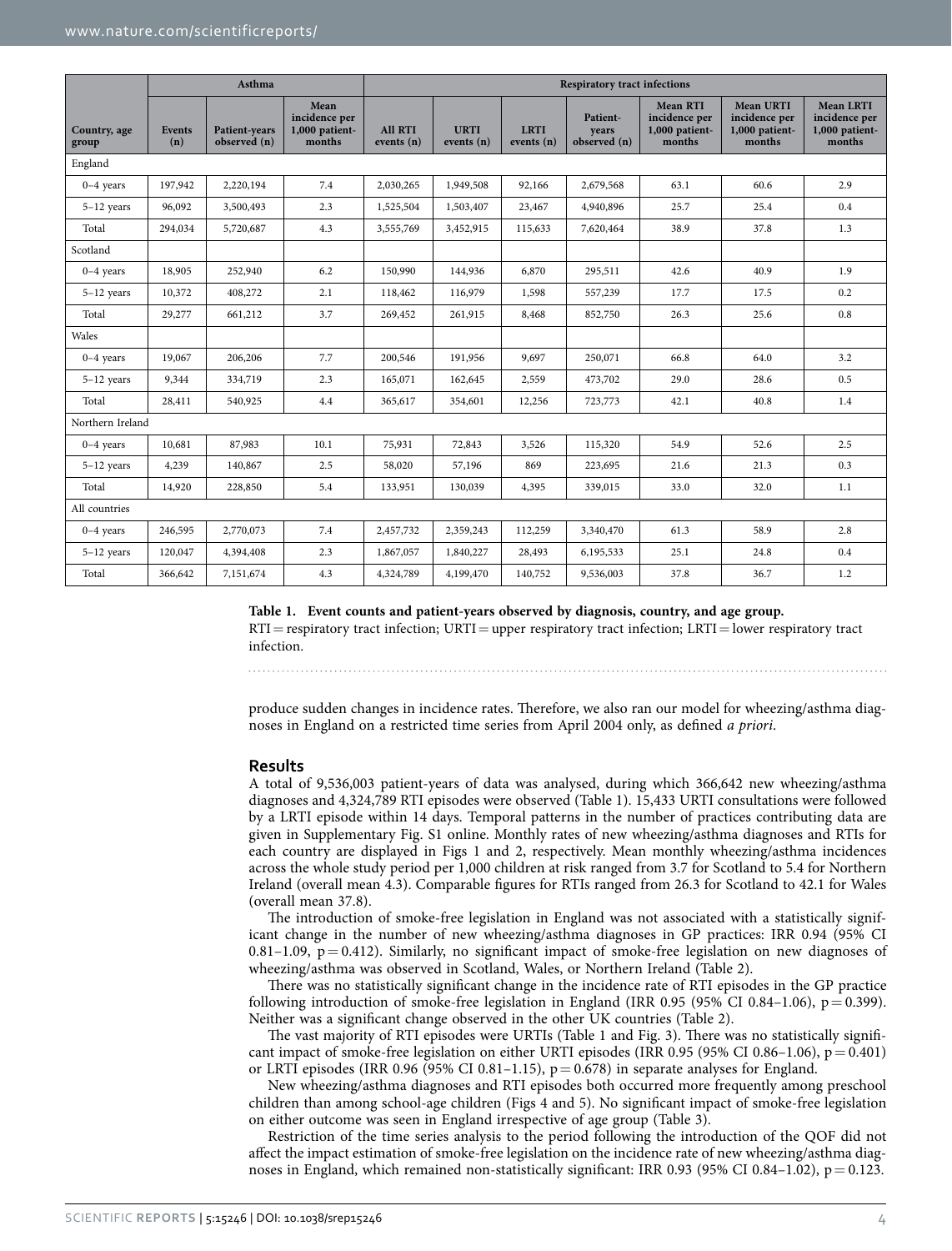

<span id="page-4-0"></span>**Figure 1. Incidence trends in new wheezing/asthma diagnoses.** (**A**) England; (**B**) Scotland; (**C**) Wales; (**D**) Northern Ireland. Dashed line indicates introduction of smoke-free legislation.



<span id="page-4-1"></span>**Figure 2. Incidence trends in new respiratory tract infection (RTI) diagnoses.** (**A**) England; (**B**) Scotland; (**C**) Wales; (**D**) Northern Ireland. Dashed line indicates introduction of smoke-free legislation.

#### **Discussion**

In this large observational study we found no association between the introduction of smoke-free legislation and the number of new wheezing/asthma cases or RTI episodes among children presenting to a GP in any of the four countries in the UK.

Analysing over 350,000 new wheezing/asthma cases and more than four million RTI episodes over a 16-year period in four countries, this study is one of the largest evaluations of the impact of smoke-free legislation on child health ever undertaken<sup>5</sup>. It is unique in its focus on evaluation of GP consultations, as previous studies investigated hospital-based outcomes<sup>5</sup>. CPRD is the largest longitudinal GP database in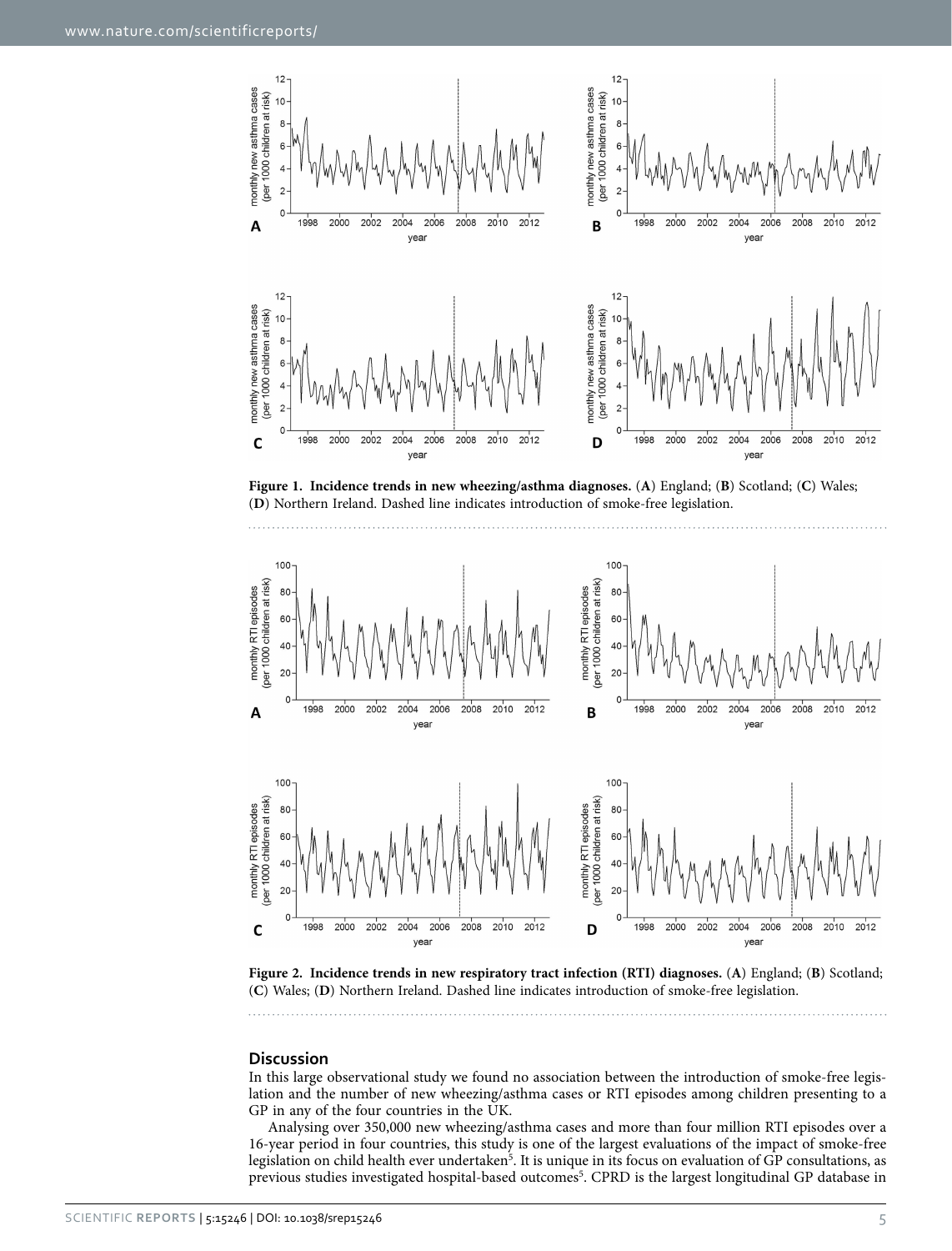<span id="page-5-0"></span>

|                  |            | Asthma        |         | <b>Respiratory tract infections</b> |               |         |  |
|------------------|------------|---------------|---------|-------------------------------------|---------------|---------|--|
| Country          | <b>IRR</b> | 95% CI        | p-value | <b>IRR</b>                          | 95% CI        | p-value |  |
| England          | 0.94       | $0.81 - 1.09$ | 0.412   | 0.95                                | $0.86 - 1.06$ | 0.399   |  |
| Scotland         | 0.99       | $0.83 - 1.19$ | 0.946   | 0.96                                | $0.83 - 1.12$ | 0.620   |  |
| Wales            | 1.09       | $0.89 - 1.35$ | 0.406   | 0.97                                | $0.86 - 1.09$ | 0.641   |  |
| Northern Ireland | 0.96       | $0.76 - 1.22$ | 0.745   | 0.90                                | $0.79 - 1.03$ | 0.132   |  |





<span id="page-5-1"></span>**Figure 3. Incidence trends in upper and lower respiratory tract infection episodes in England.** (**A**) upper respiratory tract infections (URTI); (**B**) lower respiratory tract infections (LRTI). Dashed line indicates introduction of smoke-free legislation. Note the different scales on the y-axis.

the world, and its validity is well established<sup>22</sup>. We included only data that met pre-specified data quality criteria and used well-defined case definitions, using diagnostic and prescription data. We focused on children aged 12 and younger to minimise potential confounding by active smoking. The unique geographic coverage of CPRD furthermore allowed us to replicate the methodology in all four UK countries, where smoke-free legislation was introduced at different time points, further strengthening the findings.

This study also has a number of limitations. Inherent to the evaluation of national public health interventions, randomised allocation of the intervention was not possible<sup>29</sup>. We therefore employed an interrupted time series analysis design, which is among the strongest designs for evaluation of public health interventions<sup>29</sup>. Nonetheless, the observational design and lack of a control group are limitations of the current study that restrict causal inference. Minor modifications to the original study protocol, deemed necessary after initial examination of the CPRD data, were specified. This is important as changes in approach may affect study findings<sup>30</sup>.

A variety of statistical models have been used in the past to assess the association between smoke-free legislation and health outcomes<sup>[3,](#page-8-2)[5](#page-8-4)[,29](#page-8-24)</sup>, and may result in different findings<sup>5,31</sup>. Particular strengths of the GAMM modelling approach include its ability to deal with issues that commonly complicate temporal data analysis, such as the need to account for underlying non-linear long-term and seasonal variations in the outcome, and temporal autocorrelation. However, the modelling approach did not allow us to take into account potential individual-level confounding or data dependency resulting from recurrent RTI events within individuals.

In interrupted time series analysis, it is assumed that all other factors influencing the outcome, including the composition of the study population, remain unchanged. With patients and GP practices entering and leaving the database over time, consequential temporal variation in population characteristics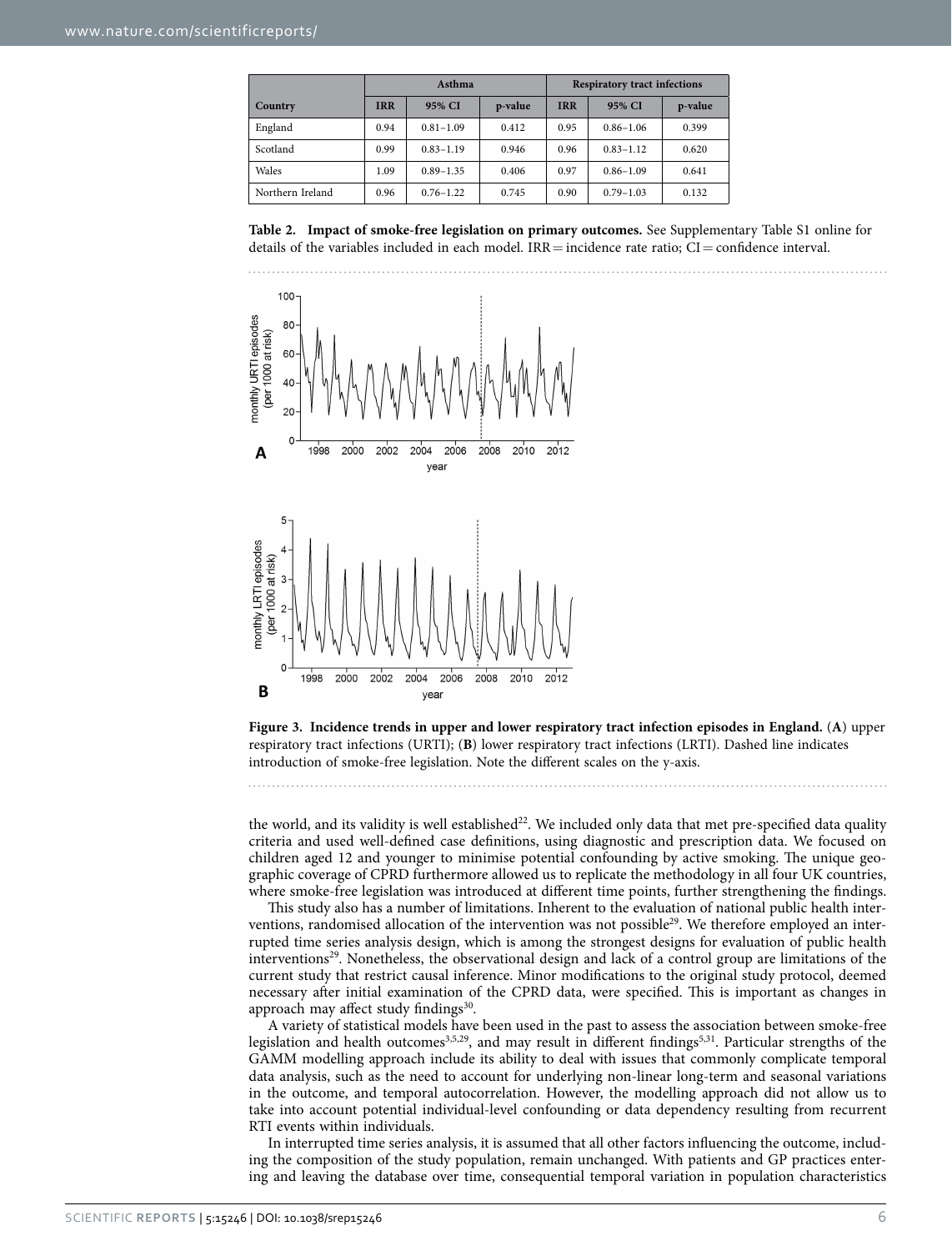

<span id="page-6-0"></span>



<span id="page-6-1"></span>

may have introduced bias. We are unaware of a systematic assessment of the potential limitations of using interrupted time series GAMM in this setting. Temporal constancy is also violated if the degree of recording of the outcome changes over time. A sensitivity analysis suggested no confounding by the 2004 introduction of QOF. No abrupt incidence rate deviations that could suggest temporal changes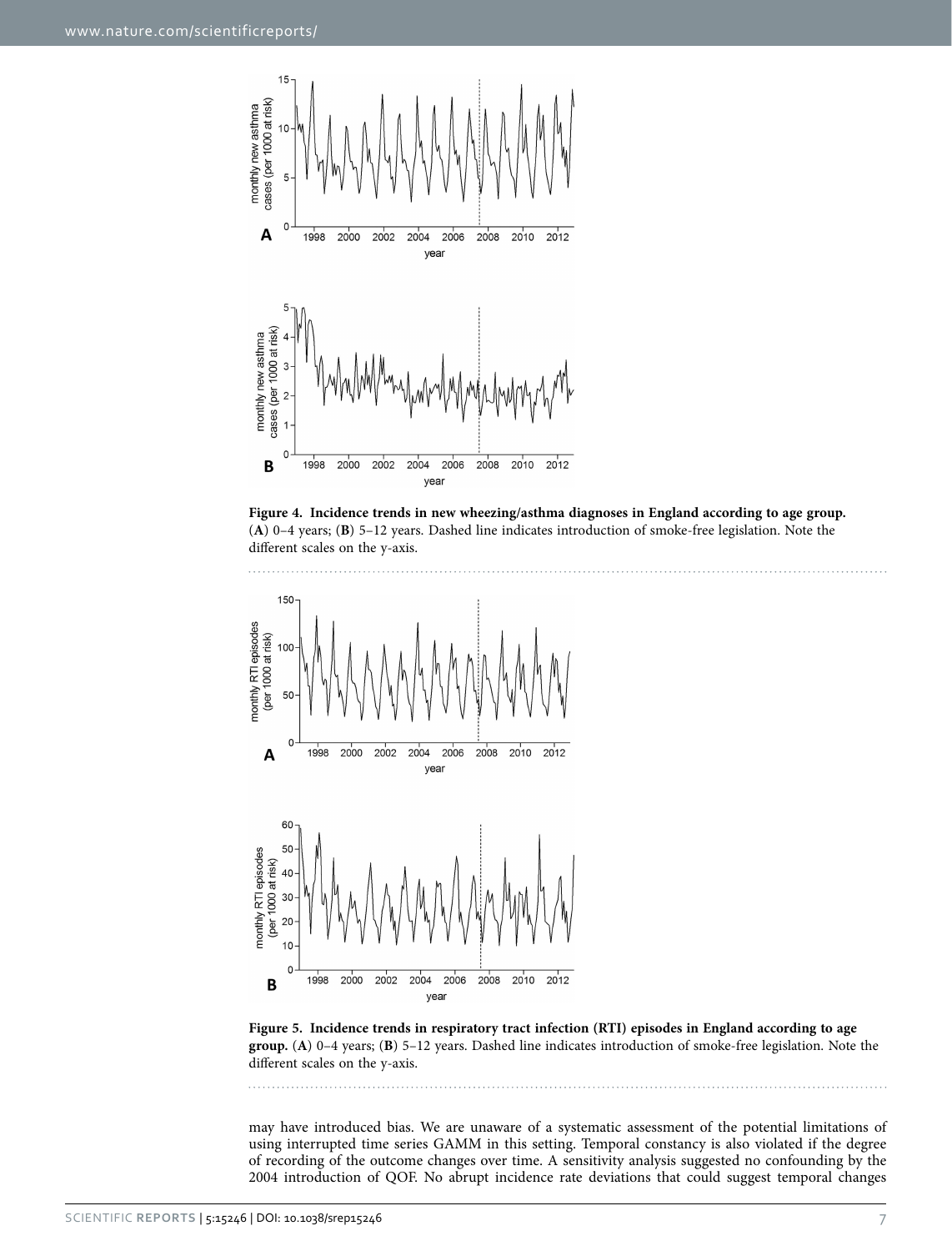<span id="page-7-0"></span>

|              |            | Asthma        |         | <b>Respiratory tract infections</b> |               |         |  |
|--------------|------------|---------------|---------|-------------------------------------|---------------|---------|--|
| Age group    | <b>IRR</b> | 95% CI        | p-value | <b>IRR</b>                          | 95% CI        | p-value |  |
| $0-4$ years  | 0.96       | $0.84 - 1.10$ | 0.580   | 0.97                                | $0.88 - 1.08$ | 0.621   |  |
| $5-12$ years | 0.92       | $0.77 - 1.10$ | 0.367   | 0.90                                | $0.78 - 1.03$ | 0.114   |  |

**Table 3. Impact of smoke-free legislation in England on primary outcomes by age group.** See Supplementary Table S1 online for details of the variables included in each model.  $IRR =$  incidence rate ratio:  $CI =$  confidence interval.

in recording were present in any outcome and temporal patterns of GP consultations generally paral-leled those of asthma and RTI hospitalisations<sup>[6,](#page-8-5)[32](#page-9-0)</sup>. To minimise the risk of under-recording of wheezing/ asthma, we included medication prescriptions in the definition.

Reliable case definition in general practice is challenging. This is particularly true for asthma, which is a difficult diagnosis, especially among preschool children<sup>19</sup>. Our highly inclusive list of diagnostic codes may have led to over-diagnosis, and it is possible that stricter case definitions would have generated different impact estimations. Although the overall validity of RTI diagnoses in CPRD has been shown to be very high at 97.2% (95%CI 85.5–99.9)<sup>22</sup>, we are unaware of similar data for asthma<sup>22</sup>. Wheezing/ asthma cases and RTI episodes may have been missed because they presented primarily in secondary care, although their contribution is likely to be minimal. A particular issue concerned the identification of prevalent asthma cases. Previous research using GPRD data showed that patients were more likely to be diagnosed with asthma in the first three months after their GP practice becoming up-to-standard, probably due to misclassification of prevalent cases as incident cases<sup>33</sup>. In our study this is likely to be of only minor importance as most children entered the database shortly after birth.

The effect estimates in our study had wide confidence intervals. Using the standard error of the IRRs derived from our models we retrospectively estimated the minimum effect size that could be detected as statistically significant at approximately  $15-20\%$ <sup>34</sup>, a larger decline than our point estimates. The primary determinant of the uncertainty around our estimates and thus of the reduced power, despite a very large study population and extensive study period, is the ability of GAMM to capture the month-by-month variability in the time series. Despite additional efforts to adequately model this, an important degree of unexplained variation remained, hence the wide confidence intervals observed. In an unplanned sensitivity analysis (not shown), analysing weekly rather than monthly data resulted in similar effect sizes and no improvement in power. Temporal variation in meteorological and environmental factors, RTI epidemics, and demographic changes due to the dynamic character of the cohort not accounted for in our models may contribute to the unexplained variation.

Many of the issues described above could potentially be addressed by performing additional sensitivity analyses. As outlined in our study protocol, given the number of planned analyses and the corresponding risks associated with multiple testing, we restricted our analyses to those presented.

Unequivocal evidence supports the link between tobacco smoke exposure and adverse respiratory outcomes among children and adults, including RTIs and the development and exacerbation of chronic lung disorders such as asthma and chronic obstructive pulmonary disease<sup>7-9,[12](#page-8-27)</sup>. In line with these findings, meta-analyses show that smoke-free legislation is associated with reductions in hospital attendance for respiratory infections among adults, and for asthma among both children and adults<sup>3,5</sup>. These effects are likely attributable to reductions in second-hand smoke exposure in the public as well as the home environment<sup>[2,](#page-8-1)5</sup>. In England, between 2006 and 2008 the proportion of smoke-free homes among children with smoking parents increased from 36% to 48% ( $p < 0.001$ ), and the proportion of children with undetectable salivary cotinine, a marker of SHS exposure, increased from 34% to 41% ( $p < 0.001$ )<sup>35</sup>. Three UK studies evaluated the impact on paediatric respiratory health<sup>6,[32,](#page-9-3)[36](#page-9-4)</sup>, demonstrating substantial reductions in asthma hospitalisations following smoke-free legislation in England (immediate: IRR 0.91, 95% CI 0.89–0.93; annual: IRR 0.97, 95% CI 0.96–0.98) and in Scotland (gradual: IRR 0.82, 95% CI 0.78–0.85), as well as in RTI admissions in England (immediate: IRR 0.965, 95% CI 0.953–0.977; annual: IRR 0.995, 95% CI 0.991–0.999). Retrospective power calculation demonstrated that our study likely lacked power to detect differences in the same order of magnitude. Adequate comparison of these studies with our work is complicated by methodological differences (e.g. evaluation of hospitalisations versus GP consultations; different coding systems; the use of negative binomial regression versus GAMM; the evaluation of gradual versus immediate incidence changes; and model adjustment for demographic variables)[6,](#page-8-5)[32](#page-9-3)[,36](#page-9-4).

It is possible that indeed no significant reduction in RTI consultations and new wheezing/asthma cases in general practice followed the introduction of smoke-free legislation in England, as our findings suggest. For RTIs one could speculate that smoke-free laws preferentially reduce the incidence of severe and complicated cases, which are more likely to require hospitalisation<sup>3,6</sup>, rather than overall RTI incidence. This fits well with the recognised positive association between SHS exposure and RTI severity among children<sup>37[,38](#page-9-6)</sup>. As for asthma, smoke-free legislation may reduce the frequency of exacerbations as indicated by hospital attendance<sup>5</sup>, rather than the actual incidence of new wheezing/asthma diagnoses, as evaluated in the current study. In support of this concept, US children living in regions with a smoking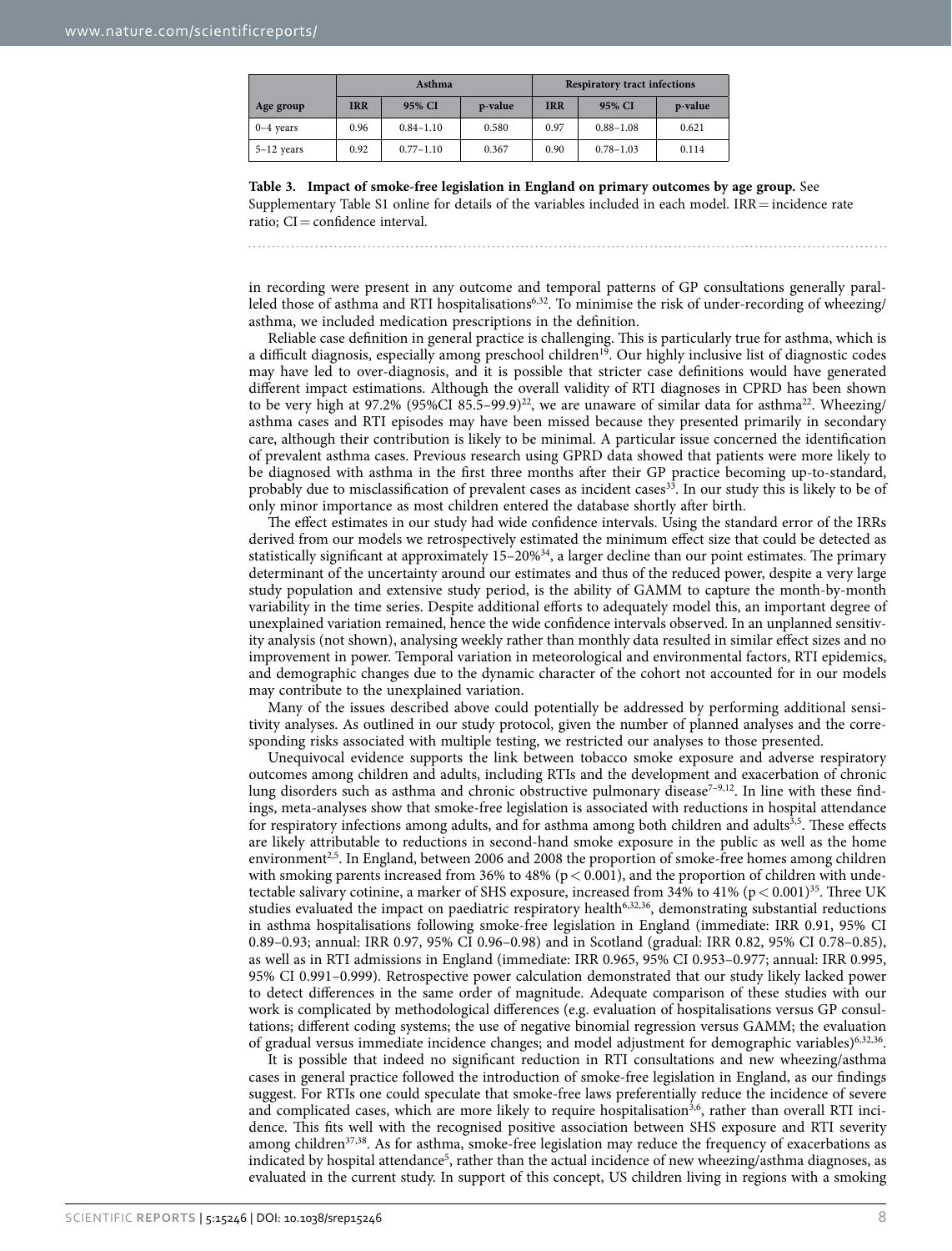ban were shown to have lower rates of asthma symptoms, but not of current asthma, compared to those living in regions without a ban<sup>39</sup>. We did not attempt to assess the contribution of asthma exacerbations in our study, due to uncertainty regarding their reliable differentiation from regular asthma visits.

The current study leaves a number of questions unanswered. Variations in case definition and sensitivity analyses to explore data validity issues should be considered, as well as the additional inclusion of older age groups and non-respiratory disease outcomes that can be expected to benefit from smoke-free legislation<sup>2,[3,](#page-8-2)[5](#page-8-4)</sup>. Parallel evaluations of primary and secondary care outcomes in the same population are necessary to more precisely identify the areas where smoke-free environments exert their primary benefit. As the largest burden of morbidity and mortality associated with respiratory disorders lies within low- and middle-income countries, the lack of health impact studies of smoke-free environments in these regions needs to be addressed<sup>[5](#page-8-4)</sup>.

In conclusion, despite strong existing evidence for reductions in severe adverse early life health outcomes following smoke-free legislation, no significant changes in the incidence of GP diagnoses of wheezing/asthma or RTIs among children were demonstrated in this large study in four UK countries.

#### **References**

- <span id="page-8-0"></span>1. Oberg, M., Jaakkola, M. S., Woodward, A., Peruga, A. & Pruss-Ustun, A. Worldwide burden of disease from exposure to secondhand smoke: a retrospective analysis of data from 192 countries. *Lancet* **377,** 139–146 (2011).
- <span id="page-8-1"></span>2. Callinan, J. E., Clarke, A., Doherty, K. & Kelleher, C. Legislative smoking bans for reducing secondhand smoke exposure, smoking prevalence and tobacco consumption. *Cochrane Database Syst. Rev.* CD005992 (2010).
- <span id="page-8-2"></span>3. Tan, C. E. & Glantz, S.A. Association between smoke-free legislation and hospitalizations for cardiac, cerebrovascular, and respiratory diseases: a meta-analysis. *Circulation* **126,** 2177–2183 (2012).
- <span id="page-8-3"></span>4. World Health Organization, *WHO report on the global tobacco epidemic, 2015. Raising taxes on tobacco*. (2015). Available at: [http://www.who.int/tobacco/global\\_report/2015/en.](http://www.who.int/tobacco/global_report/2015/en) (Accessed 19th August 2015).
- <span id="page-8-4"></span>5. Been, J. V. *et al.* Effect of smoke-free legislation on perinatal and child health: systematic review and meta-analysis. *Lancet* **383,** 1549–1560 (2014).
- <span id="page-8-5"></span>6. Been, J. V., Millett, C., Lee, J. T., van Schayck, C. P. & Sheikh A. Smoke-free legislation and childhood hospitalisations for respiratory tract infections. *Eur. Respir. J.*, doi: 10.1183/09031936.00014615 (2015).
- <span id="page-8-6"></span>7. Tinuoye, O., Pell, J. P. & Mackay, D. F. Meta-analysis of the association between secondhand smoke exposure and physiciandiagnosed childhood asthma. *Nicotine Tob. Res.* **15,** 1475–1483 (2013).
- 8. Jones, L. L. et al. Parental and household smoking and the increased risk of bronchitis, bronchiolitis and other lower respiratory infections in infancy: systematic review and meta-analysis. *Respir. Res.* **12,** 5 (2011).
- 9. Jones, L. L., Hassanien, A., Cook, D. G., Britton, J. & Leonardi-Bee, J. Parental smoking and the risk of middle ear disease in children: a systematic review and meta-analysis. *Arch. Pediatr. Adolesc. Med.* **166,** 18–27 (2012).
- <span id="page-8-7"></span>10. Saulyte, J., Regueira, C., Montes-Martinez, A., Khudyakov, P. & Takkouche, B. Active or passive exposure to tobacco smoking and allergic rhinitis, allergic dermatitis, and food allergy in adults and children: a systematic review and meta-analysis. *PLoS Med.* **11,** e1001611 (2014).
- 11. Garmendia, J., Morey, P. & Bengoechea, J. A. Impact of cigarette smoke exposure on host-bacterial pathogen interactions. *Eur. Respir. J.* **39,** 467–477 (2012).
- <span id="page-8-27"></span>12. US Department of Health and Human Services, T*he health consequences of smoking-50 years of progress. A report of the Surgeon General*. (2014) Available at: [http://www.surgeongeneral.gov/library/reports/50-years-of-progress.](http://www.surgeongeneral.gov/library/reports/50-years-of-progress) (Accessed 22nd May 2015)
- <span id="page-8-8"></span>13. The Scottish Government, *Clearing the air*. Available at: [http://www.clearingtheairscotland.com.](http://www.clearingtheairscotland.com) (Accessed 30th Nov 2014).
- <span id="page-8-9"></span>14. Welsh Government, *Ban on smoking in public places*. Available at: [http://gov.wales/topics/health/improvement/smoking/](http://gov.wales/topics/health/improvement/smoking/legislation/ban/?lang=en) [legislation/ban/?lang](http://gov.wales/topics/health/improvement/smoking/legislation/ban/?lang=en)=en. (Accessed 9th June 2015).
- <span id="page-8-10"></span>15. NIdirect Government Services, *Smoking regulations in Northern Ireland*. Available at: [http://www.nidirect.gov.uk/smoking](http://www.nidirect.gov.uk/smoking-regulations-in-northern-ireland)[regulations-in-northern-ireland](http://www.nidirect.gov.uk/smoking-regulations-in-northern-ireland). (Accessed 9th June 2015).
- <span id="page-8-11"></span>16. Health Direct, *Smokefree England*. Available at: <http://www.smokefreeengland.co.uk>. (Accessed 9th June 2015).
- <span id="page-8-12"></span>17. Department of Health, *Smokefree England - one year on. London: Department of Health.* Available at: [http://www.smokefreeengland.](http://www.smokefreeengland.co.uk/files/dhs01_01-one-year-on-report-final.pdf) [co.uk/files/dhs01\\_01-one-year-on-report-final.pdf](http://www.smokefreeengland.co.uk/files/dhs01_01-one-year-on-report-final.pdf). (Accessed 9th June 2015).
- <span id="page-8-13"></span>18. Department of Health Social Services and Public Safety, *Smoke-free legislation in Northern Ireland - A one year review*. (2009) Available at: [http://www.dhsspsni.gov.uk/smoke-free.pdf.](http://www.dhsspsni.gov.uk/smoke-free.pdf) (Accessed 9th June 2015).
- <span id="page-8-14"></span>19. Robison, R. G. & Singh, A. M. Chapter 11: the infant and toddler with wheezing. *Allergy Asthma Proc.* **33** Suppl 1, S36–S38 (2012).
- <span id="page-8-15"></span>20. Thompson, M. *et al.* Duration of symptoms of respiratory tract infections in children: systematic review. *BMJ* **347,** f7027 (2013).
- <span id="page-8-16"></span>21. Independent Scientific Advisory Committee, *Independent Scientific Advisory Committee for Medicines and Healthcare products Regulatory Agency (MHRA) database research (ISAC). Annual report Jan 2012-Dec 2012*. Available at: [http://www.mhra.gov.uk/](http://www.mhra.gov.uk/home/groups/pl-a/documents/committeedocument/con297550.pdf) [home/groups/pl-a/documents/committeedocument/con297550.pdf.](http://www.mhra.gov.uk/home/groups/pl-a/documents/committeedocument/con297550.pdf) (Accessed 30th November 2014).
- <span id="page-8-17"></span>22. Khan, N. F., Harrison, S. E. & Rose, P. W. Validity of diagnostic coding within the General Practice Research Database: a systematic review. *Br. J. Gen. Pract.* **60,** e128–e136 (2010).
- <span id="page-8-18"></span>23. Wood, L. & Martinez, C. The general practice research database: role in pharmacovigilance. *Drug Saf.* **27,** 871–881 (2004).
- <span id="page-8-20"></span><span id="page-8-19"></span>24. Wood, S. N. *Generalized additive models: an introduction with R*. (Boca Raton: Chapmann and Hall, 2006).
- 25. Met Office, *UK climate Historic station data*. Available at: [http://www.metoffice.gov.uk/climate/uk/stationdata.](http://www.metoffice.gov.uk/climate/uk/stationdata) (Accessed 15th November 2013).
- <span id="page-8-21"></span>26. Fleming, D. M., Cross, K. W., Sunderland, R. & Ross, A. M. Comparison of the seasonal patterns of asthma identified in general practitioner episodes, hospital admissions, and deaths. *Thorax* **55,** 662–625 (2000).
- <span id="page-8-22"></span>27. Busse, W. W., Lemanske, R. F. Jr. & Gern, J. E. Role of viral respiratory infections in asthma and asthma exacerbations. *Lancet* **376,** 826–834 (2010).
- <span id="page-8-23"></span>28. Health Protection Agency, E*pidemiological report of pandemic (H1N1) 2009 in the UK; April 2009-May 2010.* (2010) Available at: [http://webarchive.nationalarchives.gov.uk/20140714084352/http:/www.hpa.org.uk/webc/HPAwebFile/HPAweb\\_C/1284475321350.](http://webarchive.nationalarchives.gov.uk/20140714084352/http:/www.hpa.org.uk/webc/HPAwebFile/HPAweb_C/1284475321350) (Accessed 9th June 2015).
- <span id="page-8-24"></span>29. Biglan, A., Ary, D. & Wagenaar, A. C. The value of interrupted time-series experiments for community intervention research. *Prev. Sci.* **1,** 31–49 (2000).
- <span id="page-8-25"></span>30. de Vries, F., de Vries, C., Cooper, C., Leufkens, B. & van Staa, T. P. Reanalysis of two studies with contrasting results on the association between statin use and fracture risk: the General Practice Research Database. *Int. J. Epidemiol.* **35,** 1301–1308 (2006).
- <span id="page-8-26"></span>31. Szatkowski, L. C. Can primary care data be used to evaluate the effectiveness of tobacco control policies? Data quality, methods development and assessment of the impact of smokefree legislation using data from The Health Improvement Network.